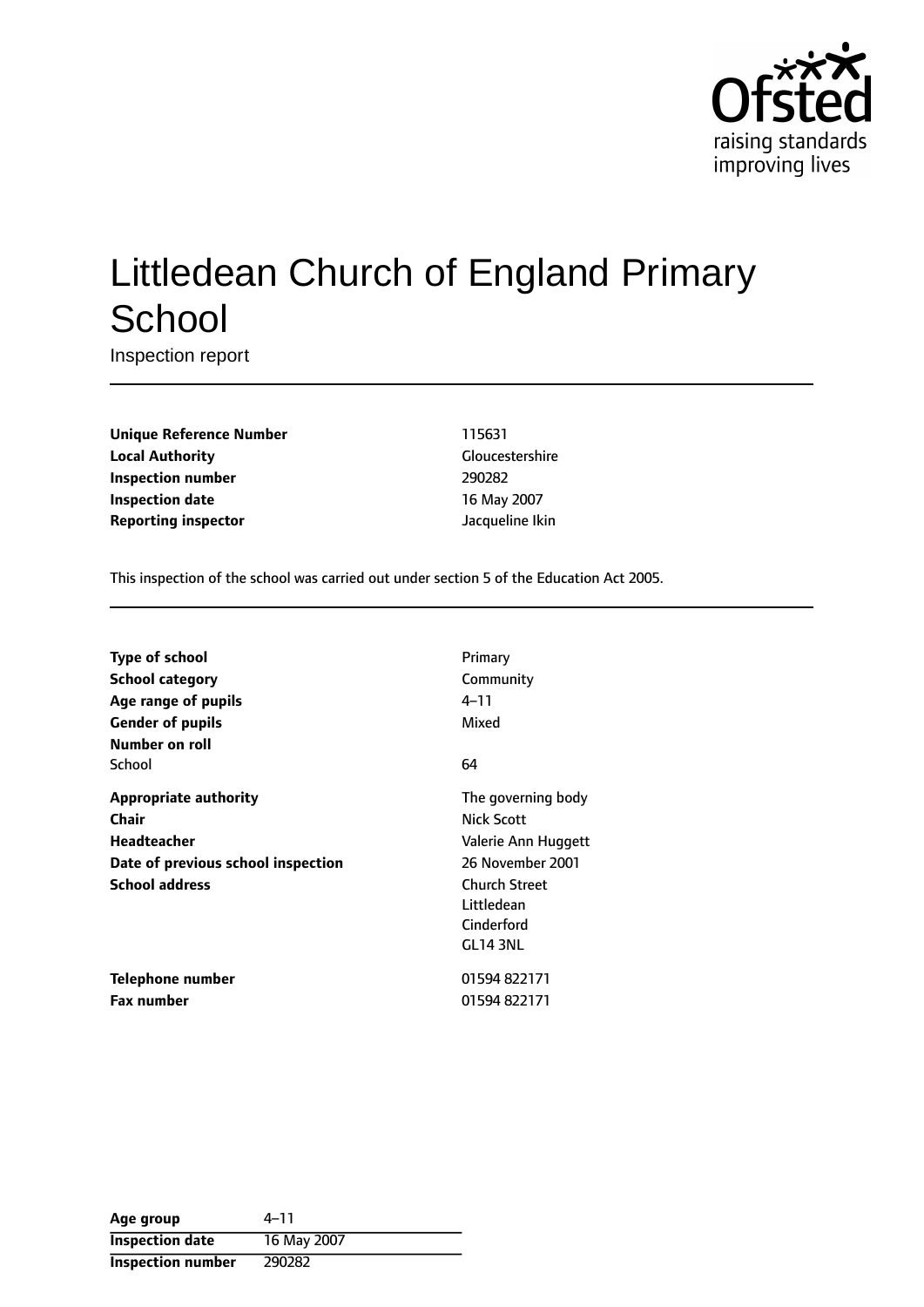.

© Crown copyright 2007

#### Website: www.ofsted.gov.uk

This document may be reproduced in whole or in part for non-commercial educational purposes, provided that the information quoted is reproduced without adaptation and the source and date of publication are stated.

Further copies of this report are obtainable from the school. Under the Education Act 2005, the school must provide a copy of this report free of charge to certain categories of people. A charge not exceeding the full cost of reproduction may be made for any other copies supplied.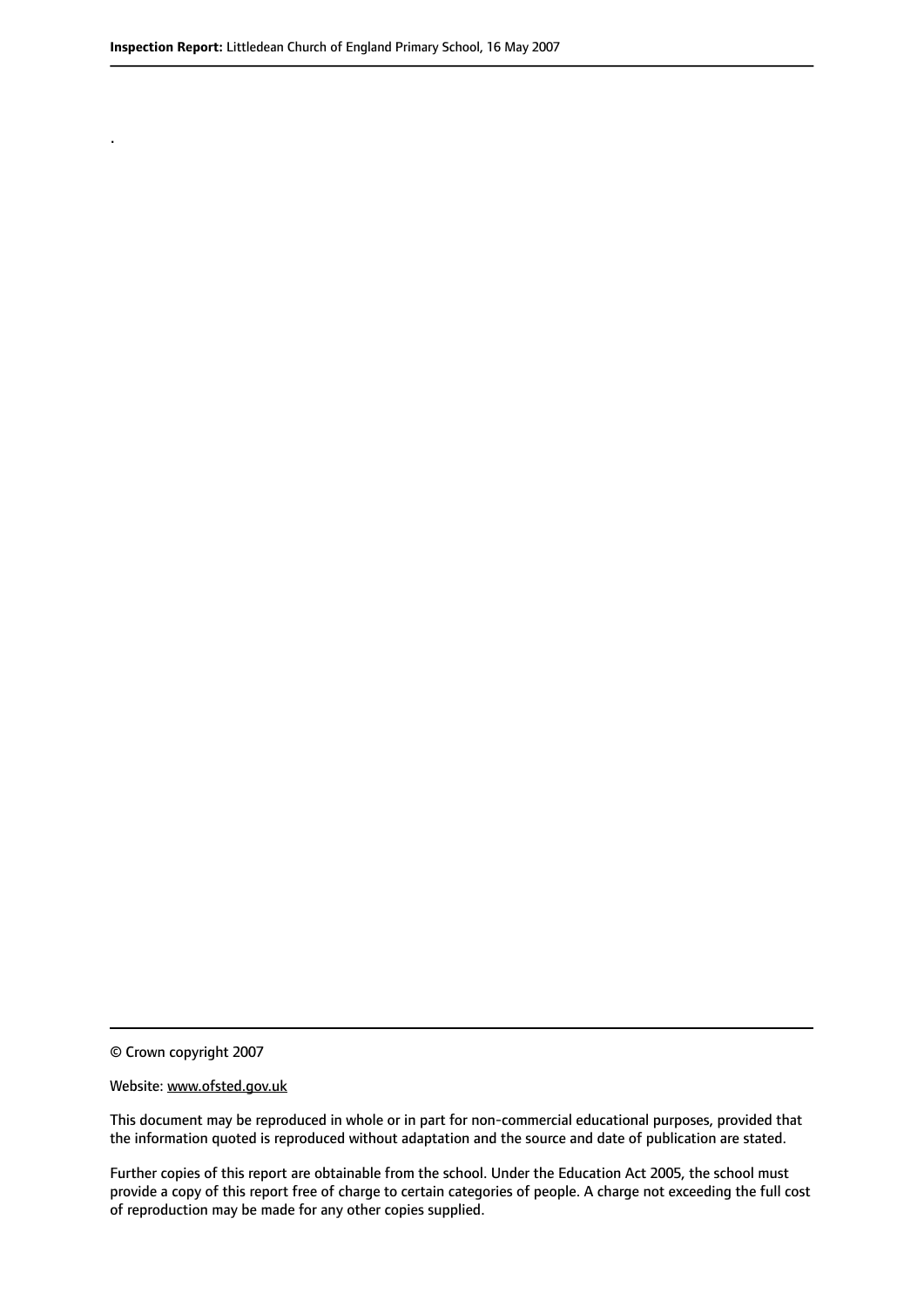# **Introduction**

The inspection was carried out by two Additional Inspectors.

## **Description of the school**

This village school is smaller than most primary schools. Nearly all pupils on roll are from White British backgrounds. The number of pupils eligible for free school meals is above average. The proportion of pupils with learning difficulties and disabilities is also above average.

# **Key for inspection grades**

| Grade 1 | Outstanding  |
|---------|--------------|
| Grade 2 | Good         |
| Grade 3 | Satisfactory |
| Grade 4 | Inadequate   |
|         |              |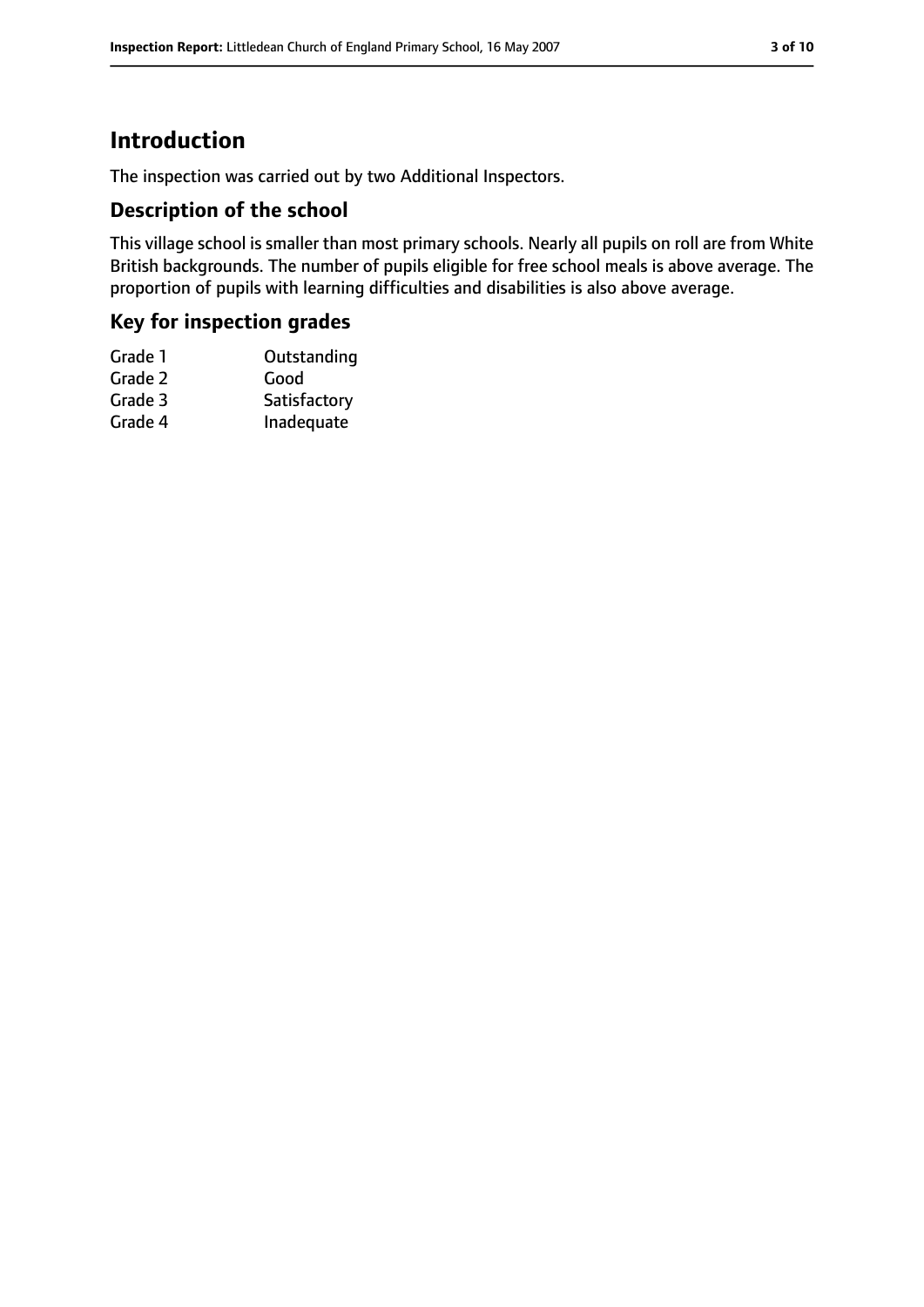# **Overall effectiveness of the school**

#### **Grade: 3**

This is a school which is moving forward as a result of the strong leadership of the headteacher, who is determined to further improve the sound education it currently offers. Staff, pupils and governors say that she has 'turned the school round' and this is evident in the school's purposeful and nurturing atmosphere in which everyone feels involved, trusted and valued. Pupils' good personal development and behaviour, their growth in confidence and their positive attitudes towards learning are a result of the very good relationships that teachers have with their pupils and the good care, guidance and support that the school provides. This includes some outstanding outreach work by the family liaison worker and excellent links with local Christian groups. Parents are overwhelmingly appreciative of the school's work. One parent, summing up the views of many, commented, 'I wish my son had come to this school from day one'.

Teaching and learning are sound and result in pupils' achievement being satisfactory in relation to their starting points. Standards are below average but in reading and writing there is an improving picture. Mathematics standards lag behind and some pupils, particularly the more able, are not yet doing as well as they should in the subject. This is in part because they have gaps in their knowledge of how to use numbers in problem solving and mathematical investigations. However, it is also because there is not enough planning for pupils' different needs in mathematics, particularly those who are more able. The curriculum is good, with excellent links with the church and local community and good use of visits and activities after school to bring learning to life. There is a strong focus on the arts and the school has a superb choir. Satisfactory provision for Reception-aged pupils ensures a soundly balanced range of opportunities to learn through direct teaching and practical activities. Provision for pupils with learning difficulties and disabilities is good. These pupils do well as a result of the work of a very knowledgeable coordinator and the good support given by the adults who work with them.

The overall leadership and management of the school are satisfactory. Governors support the school well and take a knowledgeable interest in all that it does. However, the school's procedures for checking the impact of its work in lessons are too informal and not yet sufficiently focused on the impact of teaching on standards and progress. Consequently, the school's view of its effectiveness is not quite as accurate as it should be.

## **What the school should do to improve further**

- Raise standards and achievement in mathematics by improving pupils'skillsin problem solving and investigation, and planning more precisely for the needs of more-able pupils.
- Improve the accuracy of self-evaluation by ensuring that lesson observations are more systematic and that they focus on the impact of teaching on standards and achievement. A small proportion of the schools whose overall effectiveness is judged satisfactory but which have areas of underperformance will receive a monitoring visit by an Ofsted inspector before their next Section 5 inspection.

# **Achievement and standards**

#### **Grade: 3**

Attainment on entry to the Reception class varies from year to year but overall it is lower than usually found. Most children make satisfactory progress during their Reception Year. Although many do not reach the goals expected for children of this age, particularly in communication, language and literacy and mathematical development, most do so in their physical, personal,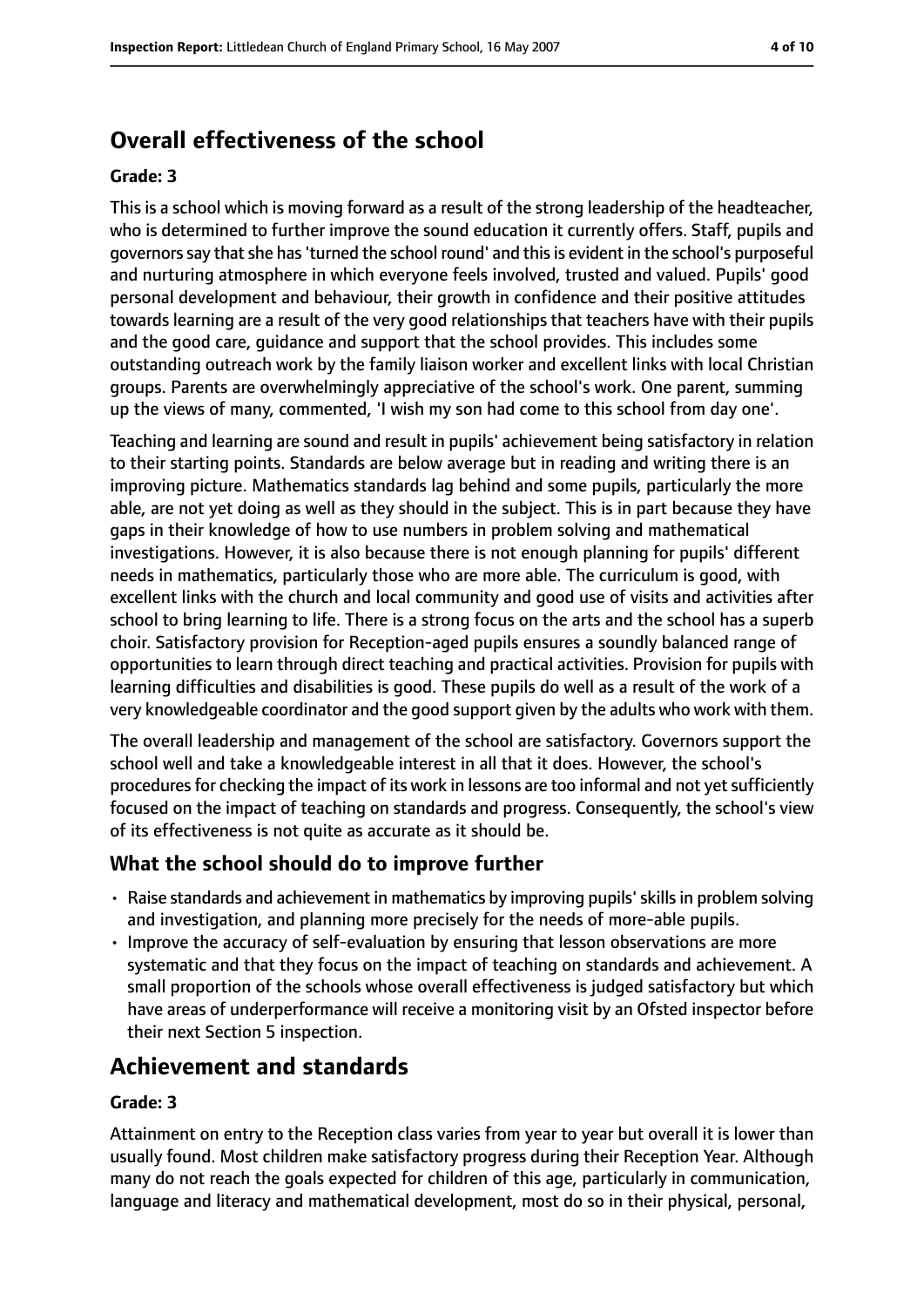social and emotional development. Although overall standards by Year 2 and Year 6 are below average, this represents satisfactory achievement in relation to pupils' starting points at the beginning of Year 1. Standards in both reading and writing are beginning to improve. This is a result of the emphasis that is now put on helping both boys and girls acquire regular reading habits and the provision of opportunities to write for a variety of purposes. However, standards in mathematics are not moving forward to the same extent and too many pupils, particularly those who are more able, do not achieve as much as they should. They have gaps in their knowledge of how to investigate the patterns and relationships between numbers and of mathematical problem solving. Pupils with learning difficulties and disabilities achieve well because of the good support they receive from the adults who work with them.

# **Personal development and well-being**

### **Grade: 2**

Pupils' good personal development and well-being are a result of the school's genuine regard for the unique nature of each individual pupil and the very good pastoral care and guidance it provides. The opportunities that are given for quiet reflection and meaningful discussions, pupils' joyous singing and their work on the school council make a significant contribution to pupils' good spiritual, moral, social and cultural development. The vast majority of pupils say they thoroughly enjoy school. They demonstrate a growing appreciation of literature, particularly poetry, which is contributing to rising standards in English. Together with the satisfactory development of basic skills, they are soundly prepared for their future lives. Although pupils clearly know what they need to do to adopt a healthy and safe lifestyle, they do not yet apply this knowledge to their own nutrition, for example, by eating healthily at lunchtime. Behaviour is good in lessons and around the school. Pupils report that incidents of bullying are rare but when they happen they are quickly sorted out by the headteacher. Effective steps have been taken to improve attendance, which is now satisfactory.

# **Quality of provision**

# **Teaching and learning**

## **Grade: 3**

The sound teaching that pupils receive enables most pupils to make satisfactory progress as they move through the school. Some good teaching also occurs, particularly in English, and this is helping to improve standards. Teachers have conveyed their own enthusiasm for literature to their pupils and introduced them to books that appeal to both boys and girls. They also insist that pupils read on a regular basis, both to their parents at home and in school. This has improved pupils' reading skills, introduced them to a wide range of writing styles and extended their vocabulary. Good attention to spelling and presentation and the use of a wide range of purposeful opportunities for writing are also contributing to raising standards. Pupils greatly appreciate the way that their teachers help them to learn; as one said, 'Teachers take something complicated and explain it in an easy way'. Planning for the different ages and abilities of pupils varies. It is satisfactory in English and good for pupils with learning difficulties and disabilities. However, planning for average and more-able pupils in mathematics is too similar and not enough attention is given to developing pupils' understanding of problem solving and mathematical investigations.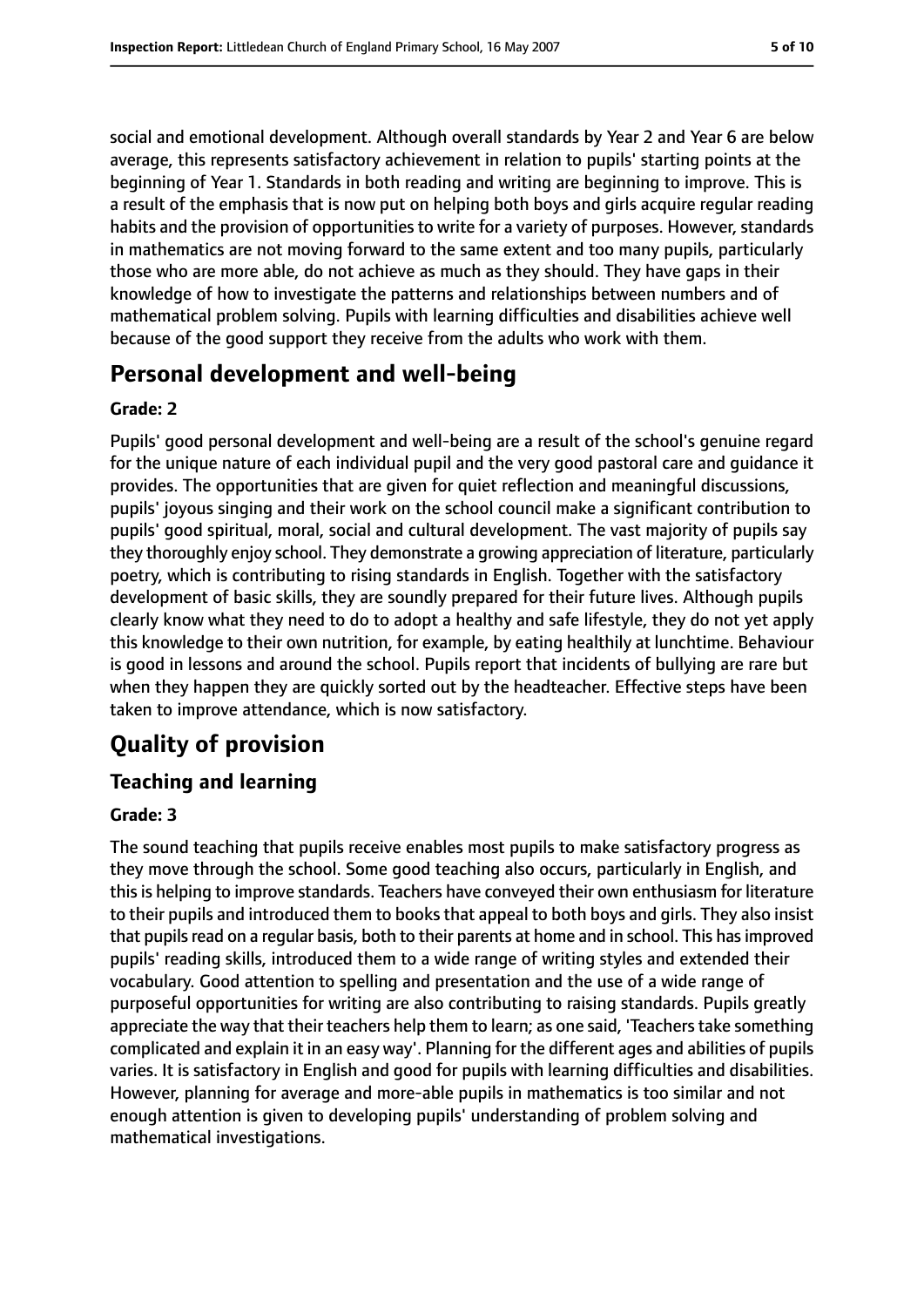# **Curriculum and other activities**

#### **Grade: 2**

The curriculum, including that for Reception-aged children, meets the needs of most pupils because provision is constantly being adapted in response to the changing numbers in year groups and ongoing checks of pupils' progress. Provision for pupils with learning difficulties and disabilities is good. The attention given to their individual needs can be exemplified by the way both pupils and all staff have learned signing to support pupils with hearing impairment. There is good provision for pupils' personal, social, health education and citizenship. Good links between subjects are being developed and are contributing to improved opportunities for writing. However, they are not yet fully formalised and opportunities are missed to extend learning and make it more meaningful in mathematics. The curriculum is enriched very well through the excellent links that the school has with the church, parents and the local community. For example, these have resulted in pupils having opportunities to learn German, grow organic vegetables and take part in a highly successful school choir. In addition, there is a good range of after-school activities, which pupils support with enthusiasm.

## **Care, guidance and support**

#### **Grade: 2**

The high level of pastoral care provided by all staff is very much appreciated by parents and contributes significantly to pupils' personal development. Pupils take very good care of each other and are confident to approach an adult if they have a problem. The school has thorough and effective systems in place to keep pupils safe and to safeguard their welfare and there are excellent links with outside agencies when their help is needed. The academic guidance given to pupils is satisfactory. Assessment systems are used well to plan work which closely meets the needs of pupils with learning difficulties and disabilities. Most pupils know what they need to do in order to improve their work. As they get older they start to develop the skills they need to assess their own work, particularly in writing. However, not enough use is made of assessment information to set challenging targets and plan work for more-able pupils in mathematics.

# **Leadership and management**

#### **Grade: 3**

The school is well led and soundly managed. The school's improving trend owes much to the good leadership of the headteacher, who has high expectationsfor pupils' personal and academic growth. There is very strong sense of teamwork amongst staff and governors and the school is held in high regard in the local community. All are very committed to the school because they are respected, their work is valued and they are fully supported and involved.

Self-evaluation procedures are satisfactory. There is good use of the data from annual tests to identify priorities for improvement. However, the school's view of the impact of its work on standards and achievement is not always as accurate as it should be because procedures for lesson observations are too informal and not sufficiently focused on the impact of teaching on standards and progress. The commitment and the dedication of all staff to helping pupils to do their best and the good improvements that are already evident in reading and writing indicate that the school's capacity to improve further is good.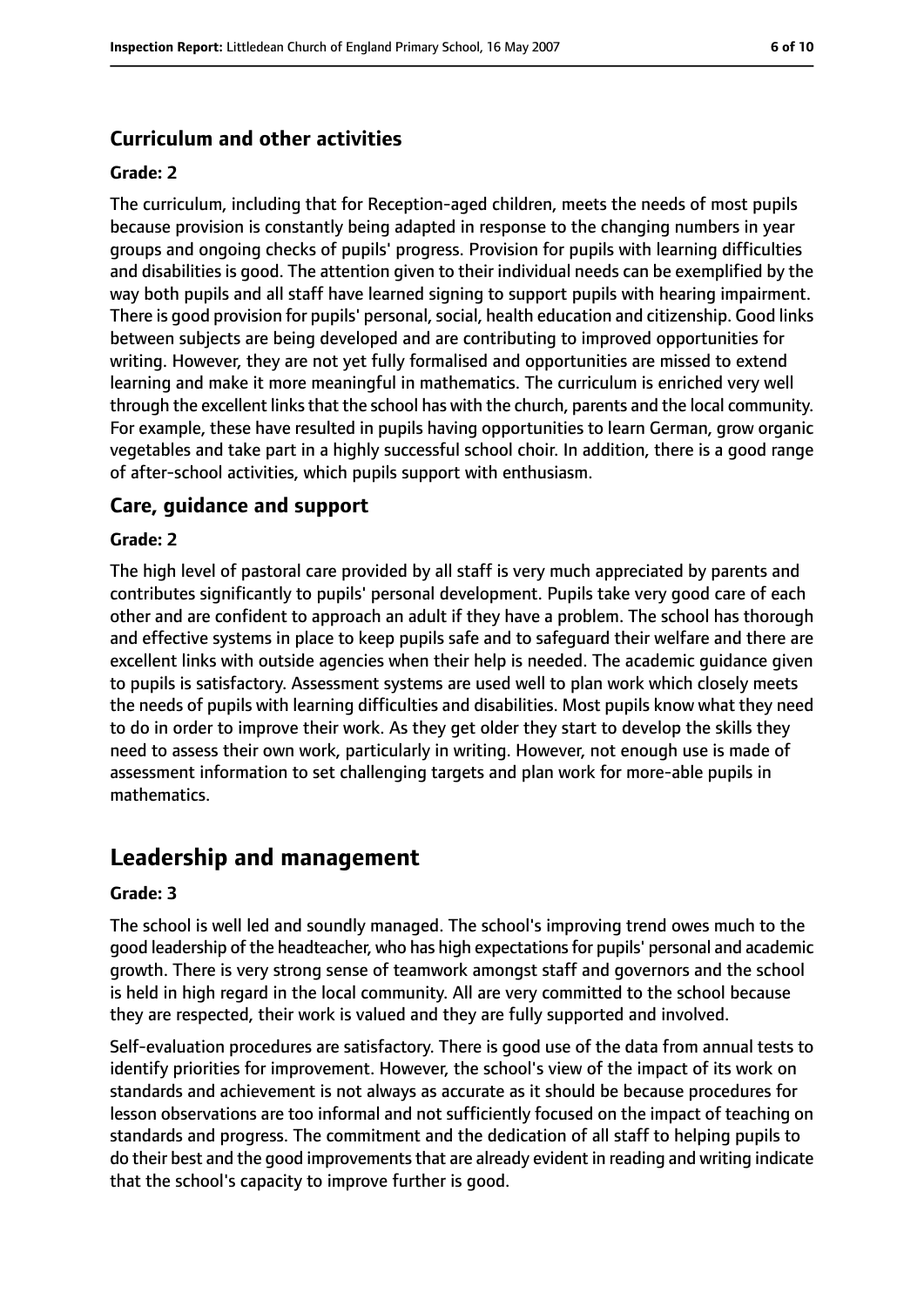**Any complaints about the inspection or the report should be made following the procedures set out in the guidance 'Complaints about school inspection', which is available from Ofsted's website: www.ofsted.gov.uk.**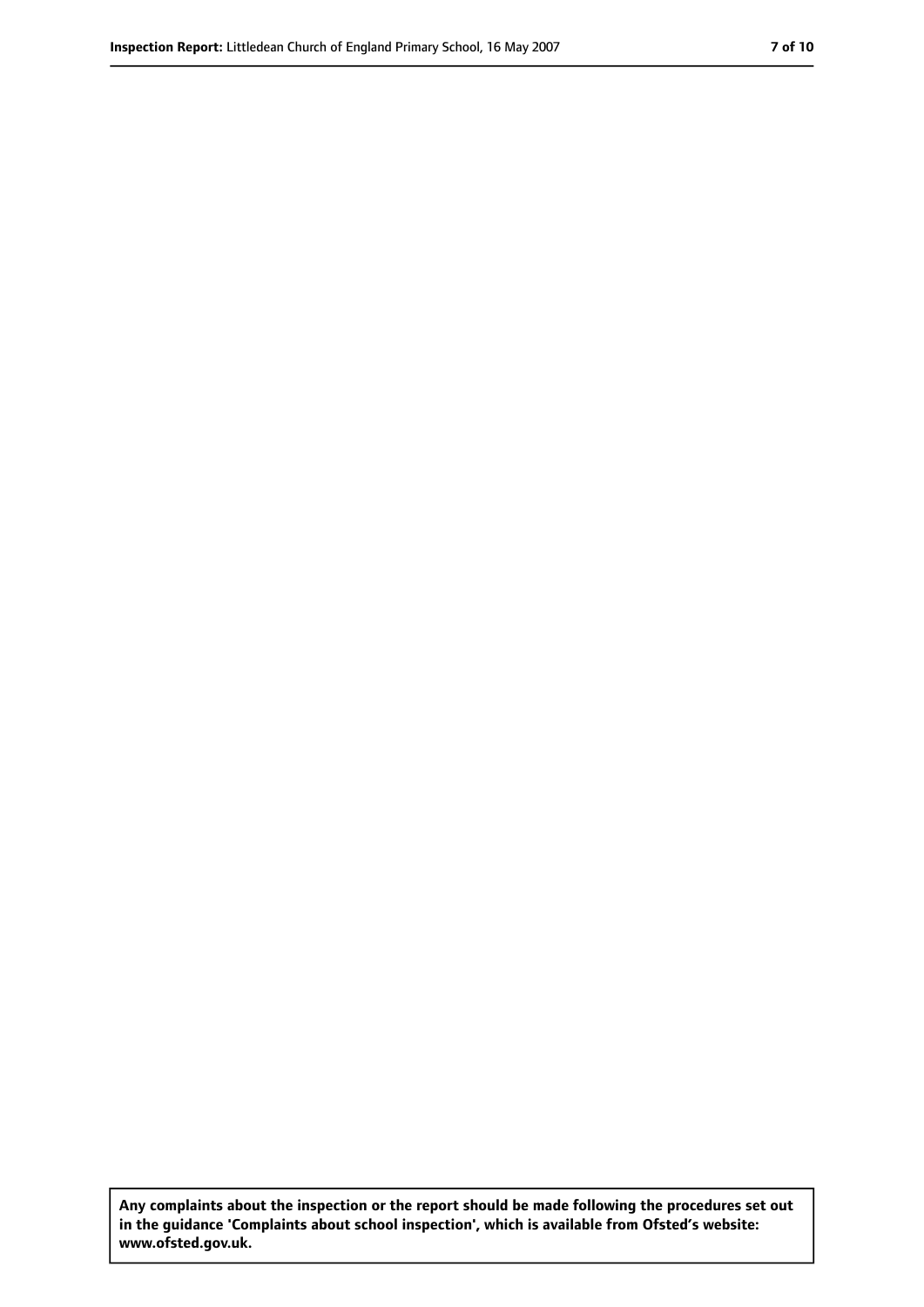#### **Inspection Report:** Littledean Church of England Primary School, 16 May 2007 **8 10**

#### **Annex A**

# **Inspection judgements**

| Key to judgements: grade 1 is outstanding, grade 2 good, grade 3 satisfactory, and grade 4 $\,$ | <b>School</b>  |
|-------------------------------------------------------------------------------------------------|----------------|
| inadequate                                                                                      | <b>Overall</b> |

# **Overall effectiveness**

| How effective, efficient and inclusive is the provision of education, integrated<br>care and any extended services in meeting the needs of learners? |     |
|------------------------------------------------------------------------------------------------------------------------------------------------------|-----|
| How well does the school work in partnership with others to promote learners'<br>well-being?                                                         |     |
| The quality and standards in the Foundation Stage                                                                                                    |     |
| The effectiveness of the school's self-evaluation                                                                                                    |     |
| The capacity to make any necessary improvements                                                                                                      |     |
| Effective steps have been taken to promote improvement since the last<br>inspection                                                                  | Yes |

# **Achievement and standards**

| How well do learners achieve?                                                                               |  |
|-------------------------------------------------------------------------------------------------------------|--|
| The standards <sup>1</sup> reached by learners                                                              |  |
| How well learners make progress, taking account of any significant variations between<br>groups of learners |  |
| How well learners with learning difficulties and disabilities make progress                                 |  |

# **Personal development and well-being**

| How good is the overall personal development and well-being of the<br>learners?                                  |  |
|------------------------------------------------------------------------------------------------------------------|--|
| The extent of learners' spiritual, moral, social and cultural development                                        |  |
| The behaviour of learners                                                                                        |  |
| The attendance of learners                                                                                       |  |
| How well learners enjoy their education                                                                          |  |
| The extent to which learners adopt safe practices                                                                |  |
| The extent to which learners adopt healthy lifestyles                                                            |  |
| The extent to which learners make a positive contribution to the community                                       |  |
| How well learners develop workplace and other skills that will contribute to<br>their future economic well-being |  |

# **The quality of provision**

| How effective are teaching and learning in meeting the full range of the<br>learners' needs?          |  |
|-------------------------------------------------------------------------------------------------------|--|
| How well do the curriculum and other activities meet the range of needs<br>and interests of learners? |  |
| How well are learners cared for, guided and supported?                                                |  |

 $^1$  Grade 1 - Exceptionally and consistently high; Grade 2 - Generally above average with none significantly below average; Grade 3 - Broadly average to below average; Grade 4 - Exceptionally low.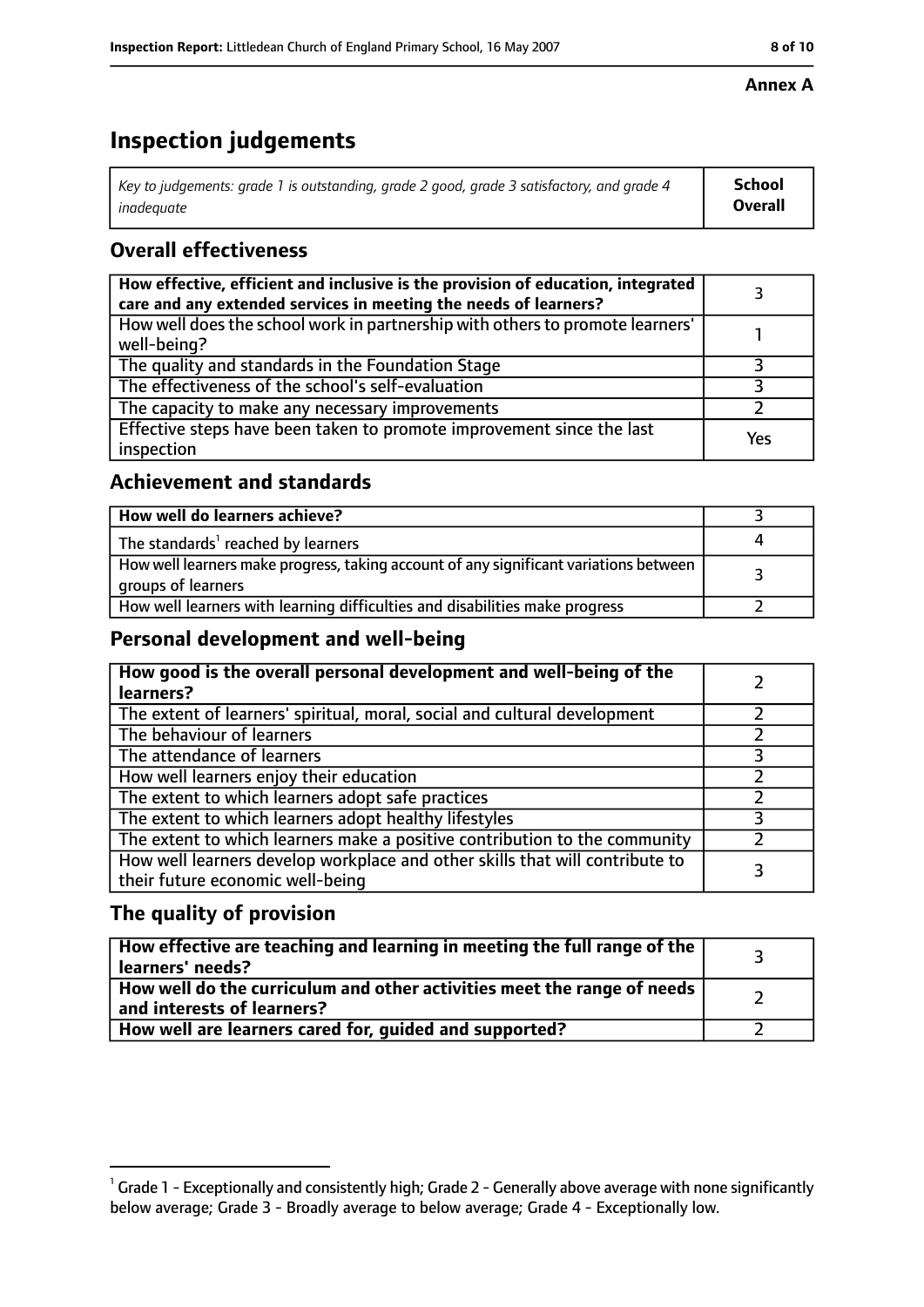#### **Annex A**

# **Leadership and management**

| How effective are leadership and management in raising achievement<br>and supporting all learners?                                              | 3   |
|-------------------------------------------------------------------------------------------------------------------------------------------------|-----|
| How effectively leaders and managers at all levels set clear direction leading<br>to improvement and promote high quality of care and education |     |
| How effectively performance is monitored, evaluated and improved to meet<br>challenging targets                                                 | 3   |
| How well equality of opportunity is promoted and discrimination tackled so<br>that all learners achieve as well as they can                     |     |
| How effectively and efficiently resources, including staff, are deployed to<br>achieve value for money                                          | 3   |
| The extent to which governors and other supervisory boards discharge their<br>responsibilities                                                  | 7   |
| Do procedures for safequarding learners meet current government<br>requirements?                                                                | Yes |
| Does this school require special measures?                                                                                                      | No  |
| Does this school require a notice to improve?                                                                                                   | No  |